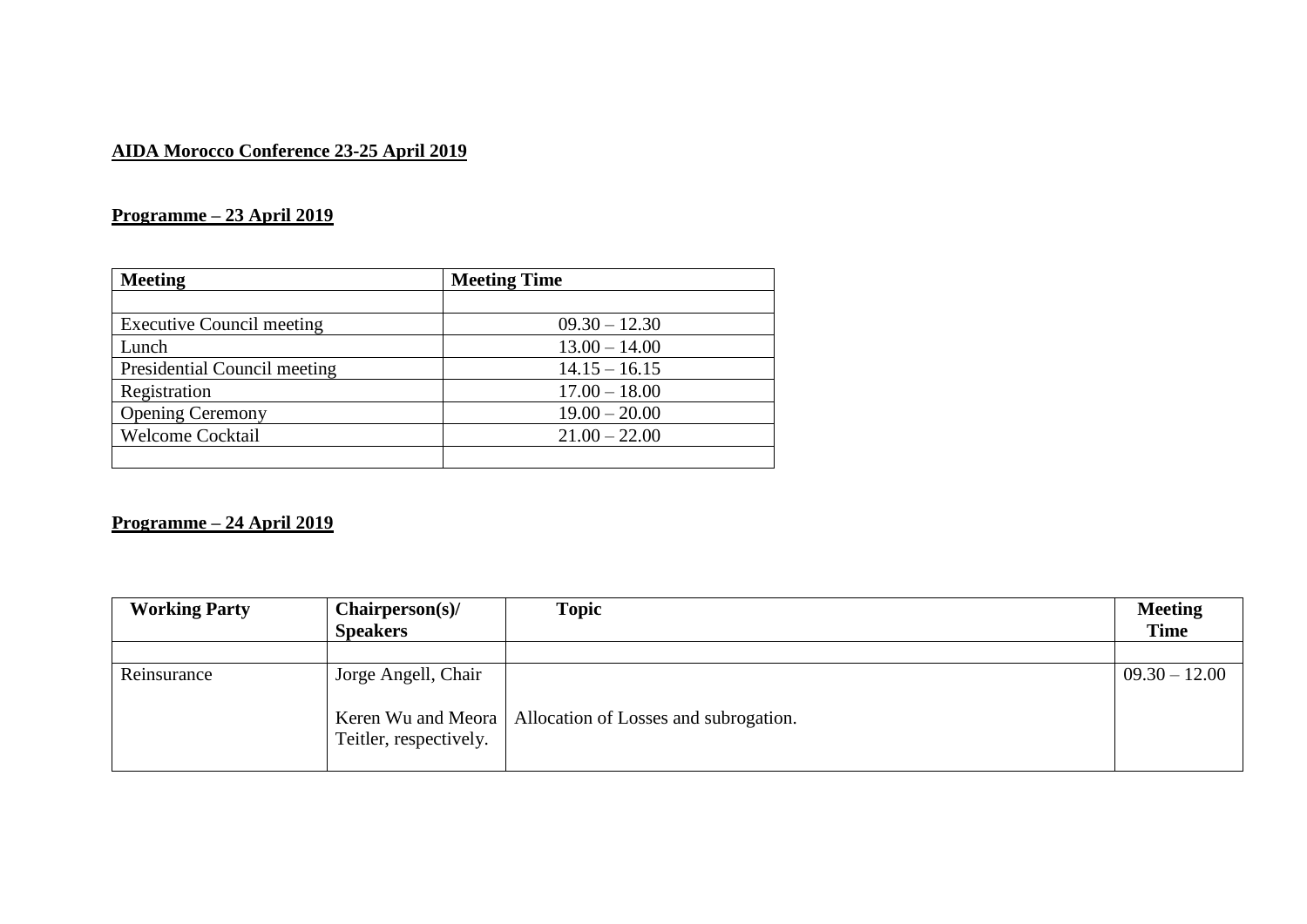|                                                                                  | Ralph Fearnhead                         | Case study of Allocation                                                                                                                              |                 |
|----------------------------------------------------------------------------------|-----------------------------------------|-------------------------------------------------------------------------------------------------------------------------------------------------------|-----------------|
|                                                                                  | Katrin Schumacher                       | Takaful: how it works                                                                                                                                 |                 |
|                                                                                  | M. Aissam El Achiki                     | Regulation in Morocco                                                                                                                                 |                 |
| <b>State Supervision</b>                                                         | Yannis Smothrakis                       |                                                                                                                                                       | $09.30 - 12.00$ |
| <b>Dispute Resolution</b>                                                        | Chris Rodd, Chair                       |                                                                                                                                                       | $12.00 - 13.00$ |
|                                                                                  | Jonathan Scragg                         | Treatment of Earthquake Claims in New Zealand                                                                                                         |                 |
|                                                                                  | Satoshi Nakaide                         | Mediation in Japan                                                                                                                                    |                 |
|                                                                                  | <b>Rich Traub</b>                       | Dispute Resolution issues in the United States                                                                                                        |                 |
| Joint Meeting: Principles<br>of Insurance Law/Motor<br>Insurance/Distribution of | Kyriaki Noussia and<br>Andrea Signorino | The Third Party Liability in Motor Insurance:<br>Challenges arising from the insurance contract and from the distribution of the<br>insurance product | $14.00 - 16.30$ |
| <b>Insurance Products</b>                                                        | Kyraki Noussia and<br>Sara Landini      | "ASTIN & AIDA Working Party on Automated Cars and Insurance: Progress<br>Report as of April 2019" (presented by Kyriaki Noussia)                      |                 |
|                                                                                  | Andrea Signorino                        | Third Party Liability in Motor Insurance: Challenges and Problems from a<br>Latin American Perspective                                                |                 |
|                                                                                  | Viktoria Chatzara                       | FinTech InsurTech and the Regulators" (presented by Kyriaki Noussia)                                                                                  |                 |
|                                                                                  | Alkistis Christofilou                   | The Internet of Things and Insurance " (presented by Kyriaki Noussia)                                                                                 |                 |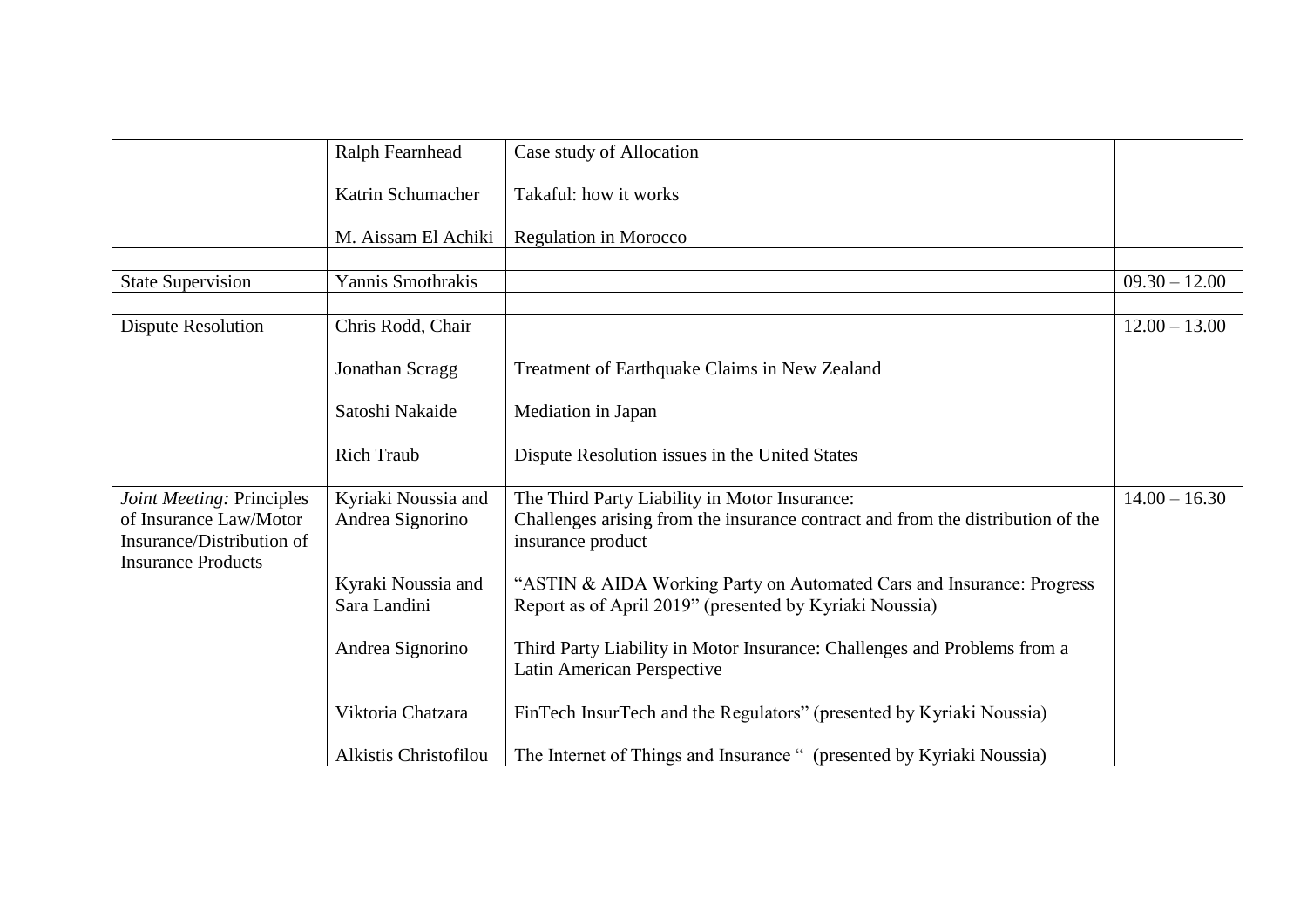| <i>Joint Meeting: Financial</i> | Robert Koch and | <b>Cyber Risks</b> | $14.00 - 16.30$ |
|---------------------------------|-----------------|--------------------|-----------------|
| Lines and Marine                | Satoshi Nakaide |                    |                 |
| Insurance                       |                 |                    |                 |
|                                 |                 |                    |                 |
| Personal Insurance and          | Rafael Illescas | Unit Linked Life   | $17.00 - 19.30$ |
| Pensions                        |                 |                    |                 |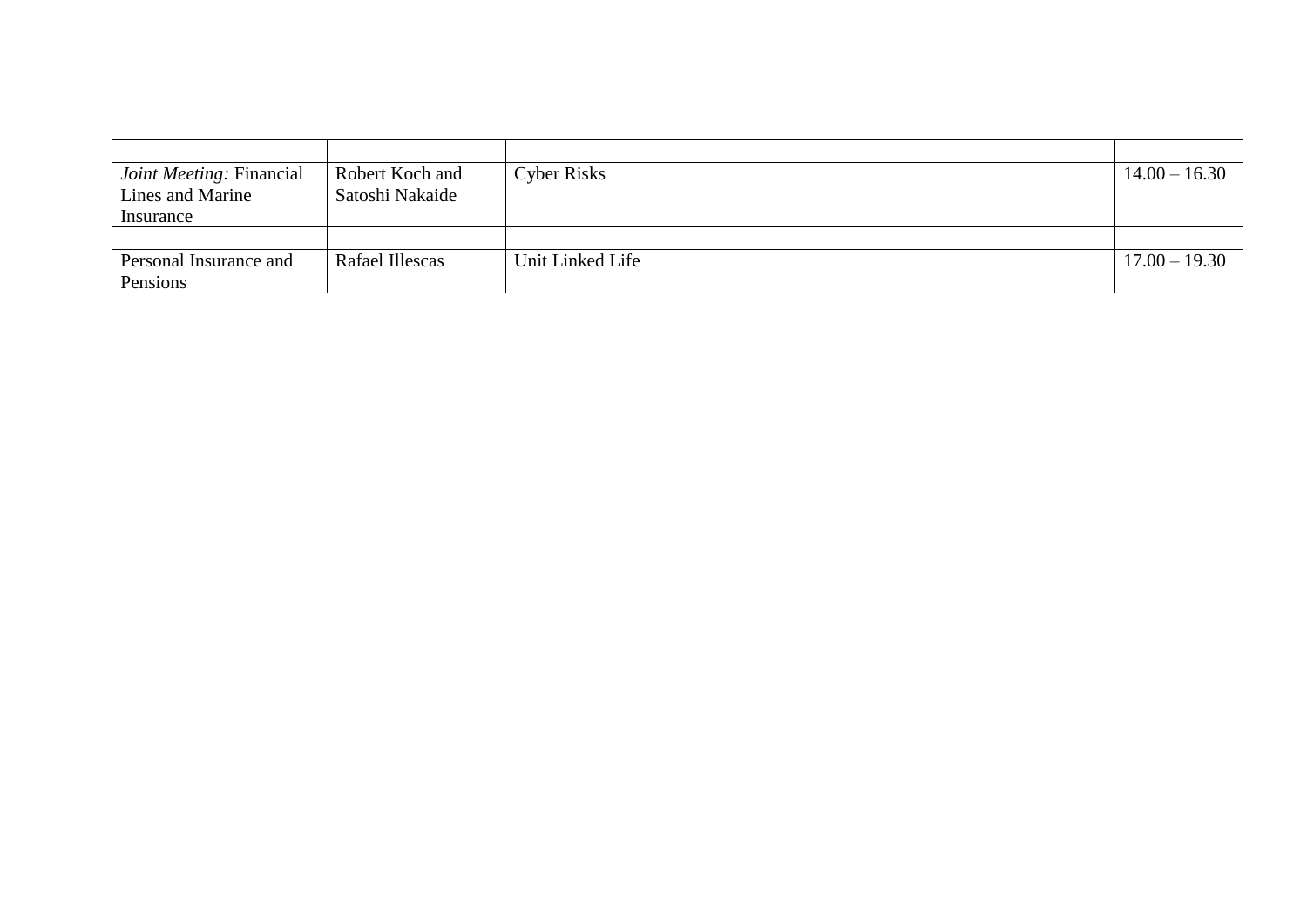## **Programme – 25 April 2019**

| <b>Congress</b>                                         | <b>Time</b>     |
|---------------------------------------------------------|-----------------|
| <b>Plenary Session</b>                                  | $9.30 - 13.00$  |
| (incorporating Working Party meeting of                 |                 |
| the Climate & Catastrophic Events                       |                 |
| <b>Working Party</b> )                                  |                 |
| "Catastrophic Events & Insurance"                       |                 |
| Tim Hardy (UK) - Cat Events, Insurance,                 |                 |
| Climate Change and Insurability                         |                 |
|                                                         |                 |
| Bachir Baddou (Morocco) – Moroccan                      |                 |
| plans for compulsory coverage for<br>catastrophe events |                 |
|                                                         |                 |
| $\text{Rich}$ Traub (US) – Climate Change               |                 |
| litigation in the US                                    |                 |
|                                                         |                 |
| <b>Break</b>                                            | $11.15 - 11.30$ |
| Chris Rodd (Australia) – The Insurance                  | $11.30 - 13.00$ |
| Ramifications of Climate Change in                      |                 |
| Australia                                               |                 |
|                                                         |                 |
| Peggy Sharon (Israel) - Israeli provision               |                 |
| for agricultural natural hazard losses                  |                 |